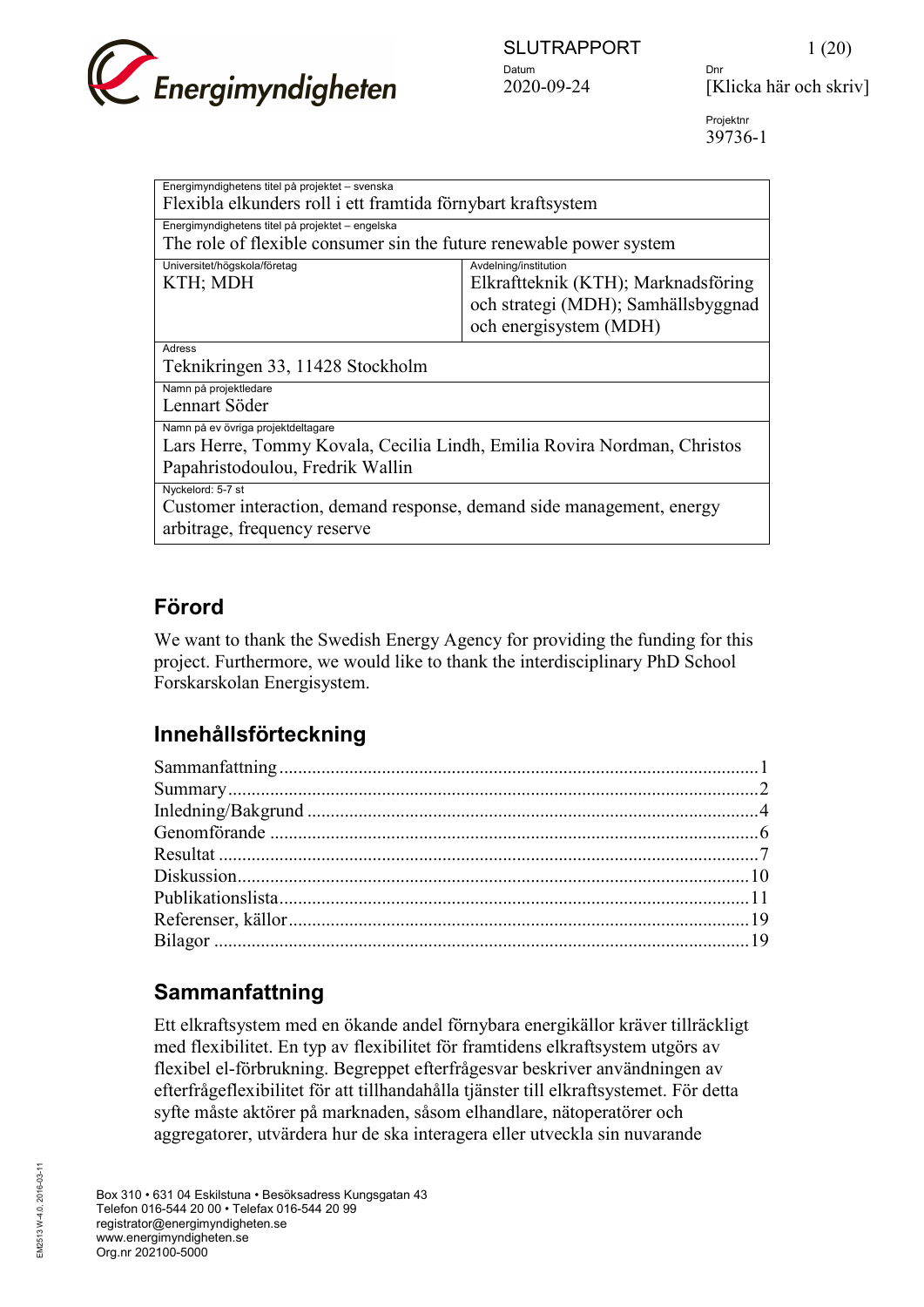interaktion med elkunder. Denna utveckling studeras från ett nuvarande- och näraframtidsperspektiv, såväl som från ett mer långsiktigt perspektiv, för att utreda aktörernas strategiska möjligheter.

För en leverantör av efterfrågeflexibilitet är det mest ekonomiska sättet att tillhandahålla flexibilitet på elmarknaderna att delta på flera marknader samtidigt och därmed tillhandahålla multitjänster. Med fokus på de nordiska elmarknaderna utgör det samtidiga tillhandahållandet av energiarbitrage och frekvensreserver den mest ekonomiska marknadsportföljen för en leverantör med tillgångar av lagringstyp. Specifikt är de metoder som utvecklats i den ena delen av detta projekt tillämpliga för en riskobenägen leverantör som syftar till att maximera sin vinst för nästa dag genom att lägga bud på energi- och frekvensreservmarknaderna. Utöver detta, utreder den andra delen av detta projekt elkunders attityder och förväntningar med en kombinerat kvantitativt och kvalitativt tillvägagångssätt för att studera de strategiska möjligheterna för leverantörerna utifrån det kortsiktiga samt det långsiktiga perspektivet.

Den operativa verksamheten hos en leverantör av efterfrågesvar beskrivs genom stokastisk optimering av buden under osäkerhet från priser, temperaturer, beteenden och modellfel. En generell virtuell batterimodell för samtidig budgivning på flera marknader i dag framåt är utvecklad för tre tillämpningar; Termostatstyrda laster (TCL), elektriska fordon (EV) och ett massa- och pappersbruk (PPM). Genom tillämpning av modellerna på elkraftsystem, pris, temperatur och lastdata kvantifieras potentialen och energiflexibiliteten hos de tre studerade lasttyperna. Denna forskning bidrar med beslutsstödverktyg för leverantörer av efterfrågesvar som deltar i energi- och frekvensreservmarknader (FCR-N). Huvudfokus för de utvecklade algoritmerna är att möjliggöra optimala framtida bud för en riskobenägen leverantör av efterfrågesvarunder olika osäkerhetskällor. Dessutom undersöks inverkan av marknadsparametrar såsom ledtid och avtalsperiod.

Aktörer som interagerar med elkunder står inför en utmaning i att hantera framtida interaktion med kunder som har väldigt olika uppfattning om hur deras flexibilitet kan göras nyttig. Om vi jämför scenarier för aktörernas framtida interaktion med elkunder med den nuvarande interaktionen, där hushåll och elintensiva industrier idag utgör extremerna, ter sig dagens hantering av hushåll och elintensiva industrier inte speciellt olika längre. Den framtida interaktionen kompliceras av att aktörerna kommer behöva implementera dynamiska element i sina erbjudanden samt integrera ny teknik för information och kommunikation tillsammans med kunderna. För elintensiva industrier kommer integritet att vara en begränsande faktor för efterfrågeflexibiliteten, medan integritet är mer av ett temporärt hinder för integreringen av ny teknik med övriga kunder.

## <span id="page-1-0"></span>**Summary**

Power systems with increasing shares of renewable energy sources require sufficient flexibility sources. One source of flexibility for future power systems is constituted by flexible electric loads. The concept of demand response captures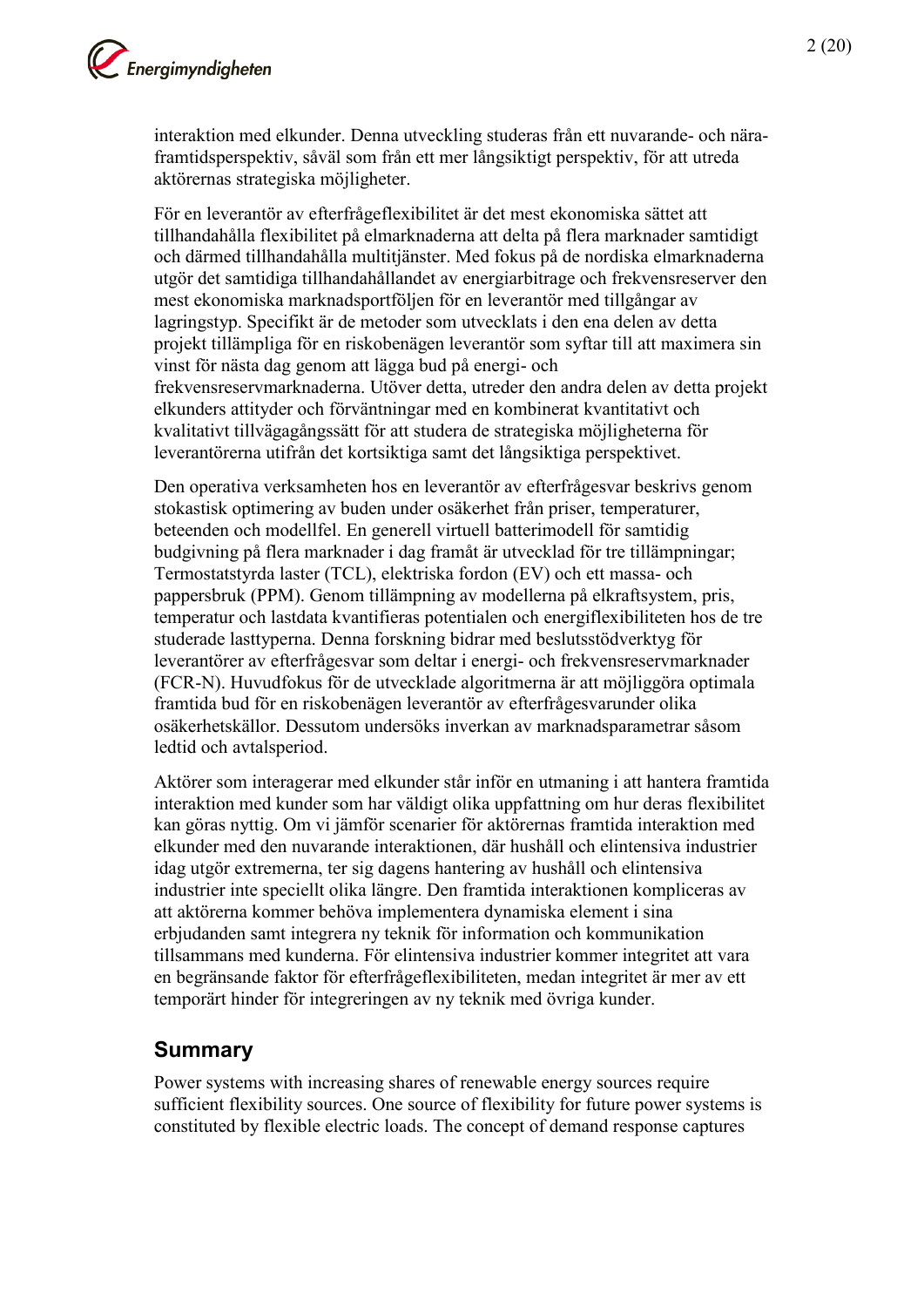the utilization of demand side flexibility to provide services to the power system. For this purpose, actors on the market, such as retailers, distribution system operators, and aggregators, have to evaluate how to interact or develop their current interaction with electricity customers. This development is studied from a current or near future perspective, as well as from the long-term perspective, to be able to investigate the actors' strategic options.

For a demand response provider, the most economic means of providing flexibility in wholesale electricity markets is to participate in several markets simultaneously and thereby provide *multiple services*. With a focus on the Nordic electricity markets, the simultaneous provision of energy arbitrage and frequency reserves poses as the most economic market portfolio for a demand response provider with storage type assets. Specifically, the methods developed in the first part of this project model a risk-averse demand response provider that aims to maximize its profit on the day-ahead by placing bids on the energy and frequency reserve markets. Furthermore, the second part of this project investigates customer attitudes and expectations with a mixed methods approach, to understand how the actors' strategic options may affect different customers' flexibility.

The operational business of a demand response provider is illustrated by stochastic optimization of day-ahead bids under uncertainty from prices, temperatures, behavior, and model error. A general virtual battery model for simultaneous bidding in multiple day-ahead markets is developed for three applications; thermostatically controlled loads, electric vehicles, and a pulp and paper mill. Through application of the models to power system, price, temperature, and load data, the power and energy flexibility of the three studied load types are quantified. This research provides decision support tools for demand response providers that participate in energy and frequency reserve (FCR-N) markets. The main focus of the developed algorithms is to facilitate optimal day-ahead bids for a risk-averse demand response provider under various sources of uncertainty. Additionally, the sensitivity to market timing, such as lead time and contract period, is investigated.

Actors interacting with electricity customers may have a challenge in managing the future interaction with customers that have very different ideas on how their flexible electricity use will be tapped into. With households and electricityintensive companies being the extremes among customers, the actors' management of the interaction with the two types is not very different today. At least not when compared to the future scenarios for how interaction with electricity customers may develop. The interaction is complicated by the actors' need to implement dynamic elements in their offers and their need to integrate with electricity customers over new information and communications technology. For electricity-intensive companies, integrity may be a limit to their flexibility, while integrity may be a temporary obstacle for the integration of technology with other customers.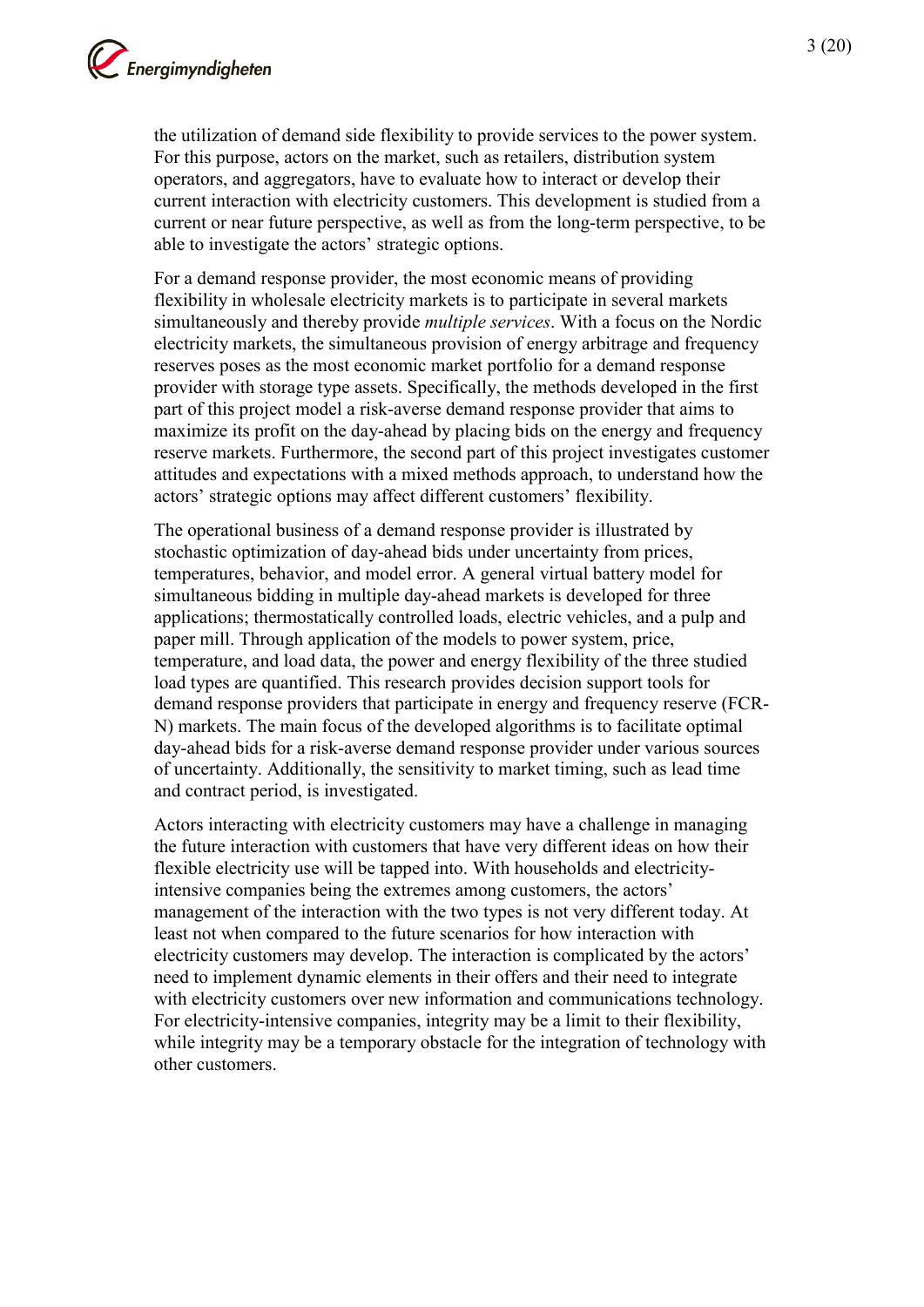

## <span id="page-3-0"></span>**Inledning/Bakgrund**

Are you willing to support the integration of renewable energy? But are you willing to pay a higher electricity price for that? If you are willing to contribute to a greener energy supply, but not on the cost of your personal economy, then there may be yet another chance for you to help make a chance towards a greener tomorrow.

We all know that we should shift towards a society of decreasing carbon dioxide emissions. By far the largest source of greenhouse gas emissions is found in the power generation sector. The industry has historically been based on fossil fuels (coal, lignite, oil and natural gas) that offer many short-term benefits such as a high energy density, good predictability and controllability.

#### *The goal of the project*

The goal is to use the given resources more efficiently in order to integrate renewable energy without increasing the cost for us as individuals. If we want to facilitate a renewable driven power system, the primary goal must be to synchronize generation and consumption at all times.

#### *How can we as individuals support this goal?*

There are several household appliances that consume a significant amount of energy, and that can be shifted to different times without impacting our comfort. Examples are dishwashers, laundry machines, tumble dryers, electric heating or heat pumps and in the future, electric vehicles. Several suppliers are already today labelling these devices with "Smart Grid ready". That means that when the market will be in place, these devices are able to exploit their inherent flexibility and shift consumption to a more favorable time in order to promote renewable energy integration. Similarly, the electricity use at our workplaces could be shifted. In some cases the appliances are the same as in our households, but in other cases the companies use electricity-intensive machinery that could be used in a more adaptive manner. All these appliances would contribute to a flexible consumption.

#### *How would this work in practice?*

Let us suppose you are leaving for work in the morning, around 8.00 h and get back home around 17.00 h. After breakfast, you fill the dishwasher and set it up to run. Instead of starting immediately, the dishwasher would decide by itself when it is most favorable to run, given that it needs to be finished by 17.00 h. This simple change would not impact our personal comfort, and yet have a major impact on power system operation when accumulating all available devices.

There are further appliances that offer even more potential than dishwashers: Residential electric heating alone can be changed by 7.4 GW, which amounts to roughly one third of the total Swedish power consumption.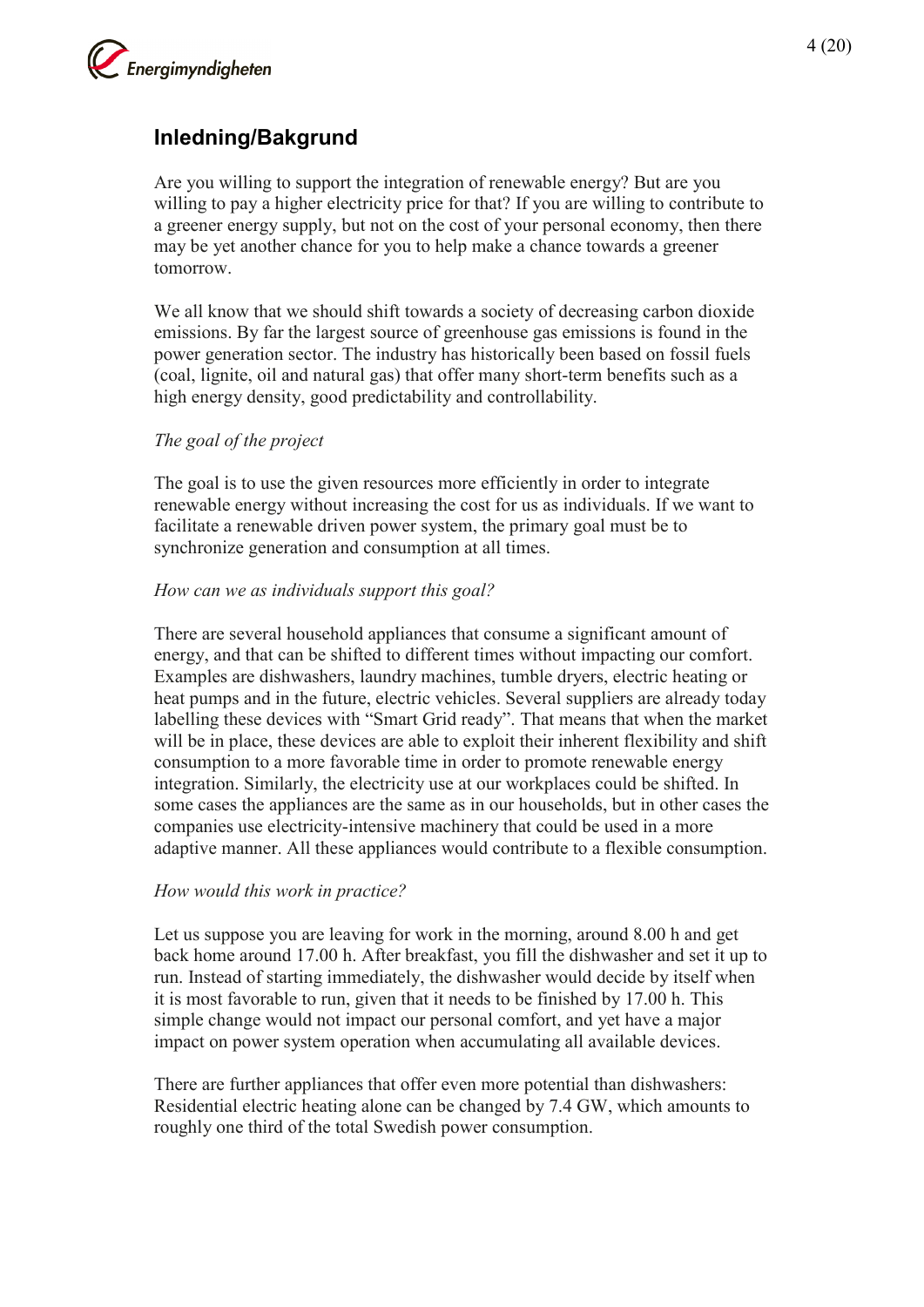

In order to reach the point where we, as individuals, can contribute to balancing to renewable power system, and help mitigate carbon dioxide emission, we need to have a functioning market. This market is being shaped right now and we need more information about flexibility so that this market can operate optimally, like e.g.:

- How much consumption can you shift to a later or earlier time?
- How much financial compensation do you need to shift your consumption? Is this different for night and daytime? (time dependent elasticity)
- When do you want your dishwasher, laundry machine, dryer, etc. to be finished?
- If you don't know, then: When will you know when you will need it?
- When will you use your electric vehicle next?
- What is your temperature comfort zone at home?

Our research provides insights into the time dependent elasticity of consumers. We investigate both the willingness (behavioral economics) and the capability (technical) of consumers to react to incentives from the system operator, and thus help to integrate renewable energy.

The project has for five years financed the research of two doctoral candidates, Lars Herre at the Royal Institute of Technology (KTH) and Tommy Kovala at Mälardalen University (MDH), and joint interdisciplinary collaboration facilitated by both academies and Forskarskola Energisystem (FoES).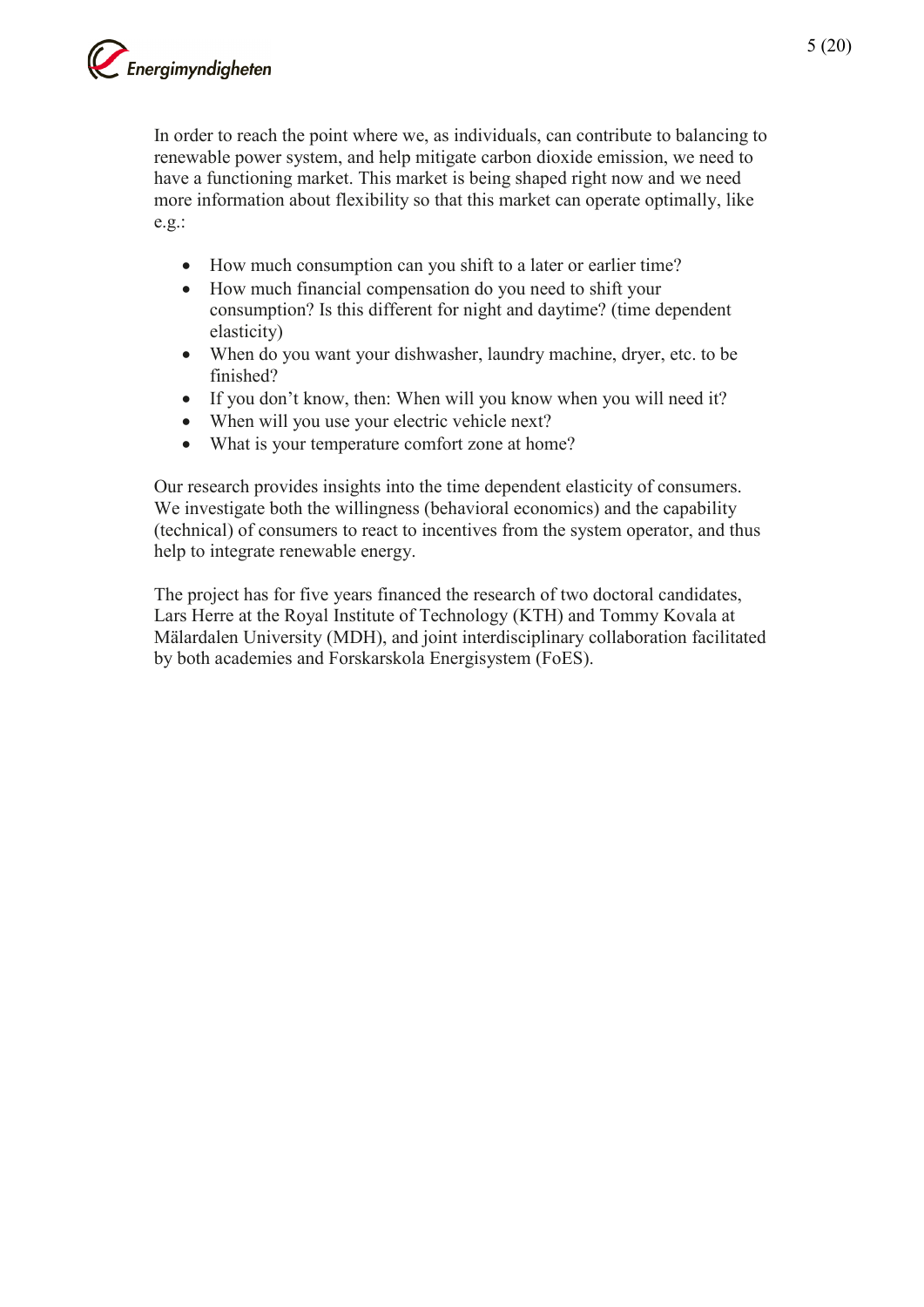

## <span id="page-5-0"></span>**Genomförande**

The general methodology is illustrated by Fig. 1. KTH was developing optimization models, running simulations, and analyzed the results from a technoeconomic perspective. MDH was designing questionnaires to obtain consumer preferences to be used in the models, and interpreting the results from a socioeconomic perspective.



**Figure 1 Interdisciplinary Research Methodology**

At KTH, five Master students were supervised within this project, some of them worked in collaboration with the aggregator startup Tibber and the company Holmen. The main methods include data analysis (of wind power forecast uncertainty), optimization (of the day-ahead bidding problem of an aggregator) and control (of small scale decentralized demand side resources). The methods used and research conducted is best described through the doctoral thesis [H21].

### **Customer-near research**

At MDH, the customer-near research in the project was mainly driven by Tommy Kovala (PhD candidate), working closely together with a number of supervisors and collaborators over different papers; Cecilia Lindh (main supervisor), Fredrik Wallin (co-supervisor), Emilia Rovira Nordman (co-supervisor), Christos Papahristodoulou (initial main supervisor), Lennart Haglund (co-writer).

Preliminary research exploring research gaps for cooperation and interaction with customers on energy markets is described in [K1, K7-K8]. Conceptual research exploring gaps in research on future interaction on the electricity market was carried out through literature reviews presented and explained in [K3-K4]. Empirical research was carried out through collecting survey responses from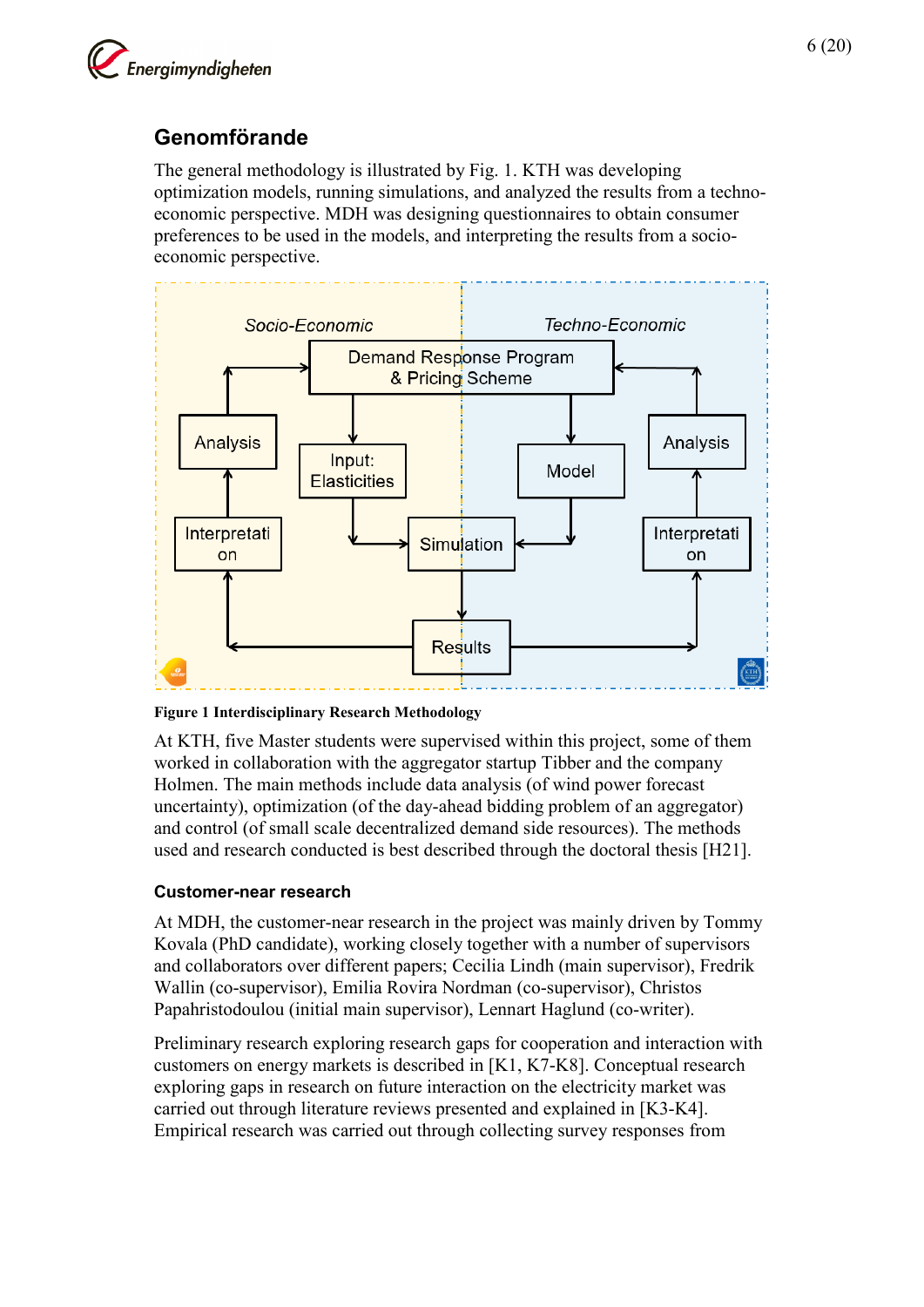households, described in [K5], through analyzing survey responses already collected by Lennart Haglund, described in [K2], and through qualitative interviews with households and companies [K6]. The research process and conclusions will be further elaborated in the forthcoming doctoral thesis [K9].

# <span id="page-6-0"></span>**Resultat**

Demand response has a vital role to play in providing flexibility to future power systems with high shares of variable renewable energy sources. For a demand response provider (DRP), the most economic means of providing flexibility in wholesale electricity markets is to participate in several markets simultaneously and thereby provide multiple services.

This project investigates the need for, exploitation of and potential from DRPs providing multiple services. Specifically, it models a DRP that aims to maximize its profit on the day-ahead by placing bids on the energy and frequency reserve (FCR-N) markets. Based on a review of Nordic electricity markets, the frequency containment reserve (FCR-N), i.e., primary frequency reserve market is shown to present an attractive business case for a risk-averse profit-maximizing DRP.

To capitalize on load flexibility, a general virtual battery model for simultaneous bidding in multiple markets is developed for three applications; thermostatically controlled loads (TCL), electric vehicles (EV), and a pulp and paper mill (PPM). The models can be used to assess the flexibility potential that a DRP can provide in a market-based procurement of energy and reserves. Through application of the models to the Swedish power system, price, and load data, the flexibility of the three studied load types is quantified in terms of power, energy, and FCR-N capacity.

The key conclusions of this project and of the associated publications are summarized below:

- There is a need for more flexibility in future power systems based on variable renewable energy sources.
- Today, the FCR-N market allows for the participation of DRPs (if prequalification tests are passed). A DRP offering flexibility in energy and FCR-N markets shows an improved business case compared to the traditional retailer role.
- A conservative estimate of the mean FCR-N potential from flexible loads in Sweden today yields more than 2 GW/0.1Hz. The Swedish TSO currently only procures 240 MW/0.1Hz for each hour. Thus the flexibility need in terms of FCR-N can be theoretically satisfied by controllable loads whose flexibility is harnessed by Demand Response Providers (DRPs).
- A DRP providing FCR-N can reduce the balancing cost of the system operator. Recently, the balancing cost in FCR markets has increased significantly.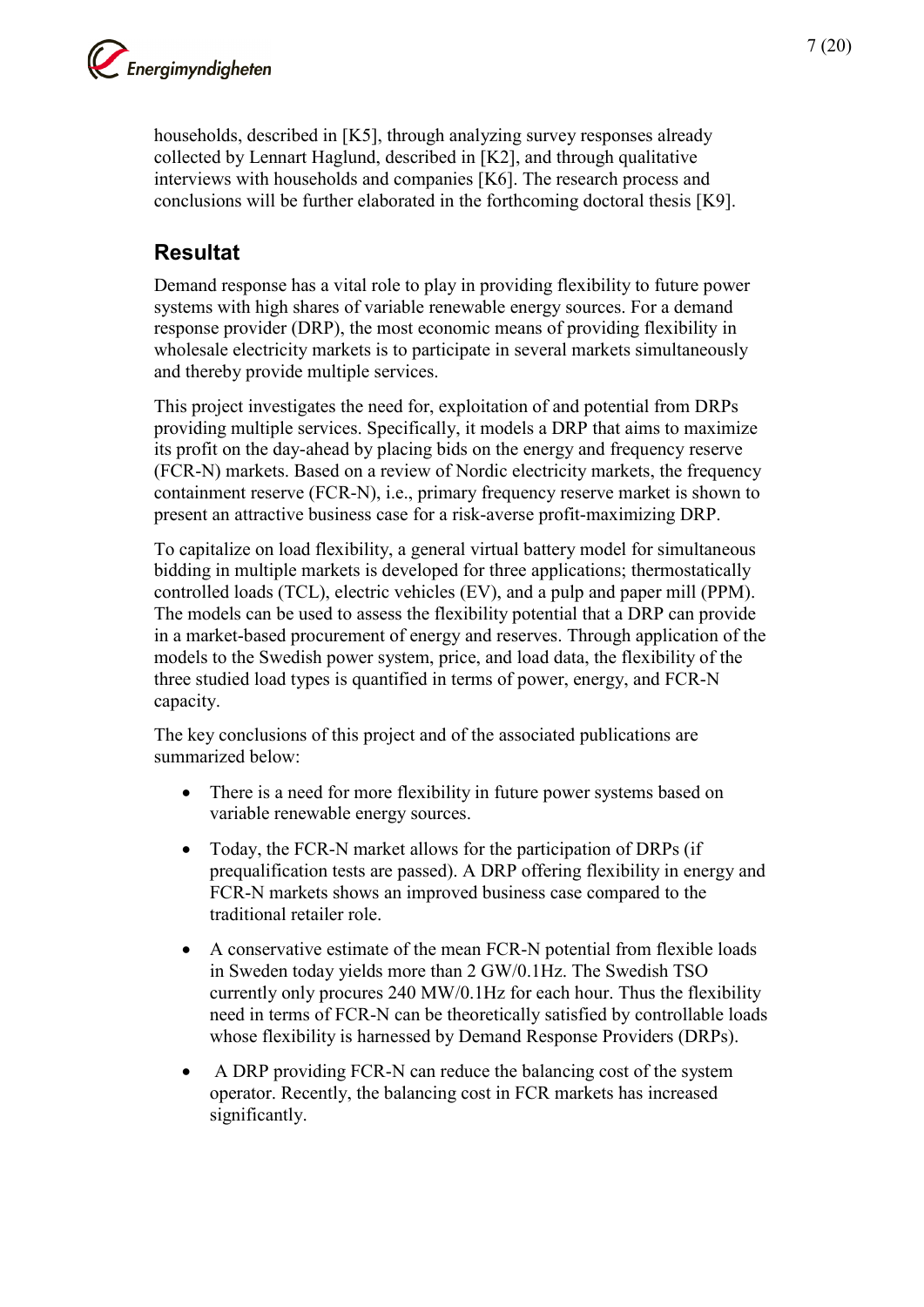

- Short market timing, i.e., late gate closure and short contract periods, are favorable for harvesting flexibility from demand side, both in terms of power/energy capacity and in terms of the profitability of the DRP.
- The potential of demand side flexibility is expected to grow with the increased use of electric vehicles.

#### **Customer-near research**

The purpose for this research was to contribute with knowledge on how electricity market actors can affect their relationships with electricity customers. My investigation model implements perspectives from traditional research topics for research on business strategies and marketing (the adoption of ICT; the adaptation of business models) through investigating interaction between electricity market actors and electricity customers. The investigation takes a theoretical stance in assuming that the interaction between the actors and electricity customers takes place partially to develop the business relationship between the two actors, and that it supports efforts put into influencing electricity customers to become more flexible.

The conceptual research is an investigation of scenarios for electricity companies where they would benefit from changed interaction patterns with electricity customers and the role ICT will play in facilitating the interaction. The conceptual research explores two knowledge gaps in previous research on how electricity companies' interaction with electricity customers may have to change in order to meet the challenges of the transforming business environment. The first gap, on the impact of lead time for market information was studied interdisciplinary as described above. The conceptual research was based on a tabulation of results from DR pilot research projects implicitly studying different information lead times. The second gap research was more generally studying how dynamic pricing impacts interaction between business parties. The conceptual research was based on a review of how interaction has been studied in the context of dynamic pricing, such as in the case of Uber.

The empirical research investigates electricity customers' attitudes and perceived needs from business relationships with electricity companies, as well as electricity customers' intentions to adopt new practices related to the supply and use of electricity and reasons to why customers' intentions may change. Swedish households and electricity-intensive companies were studied with different questionnaires, where 122 electricity-intensive companies' views on their supply relationships had been collected in another project (Haglund, 2019). Both questionnaires were analysed quantitatively, and to triangulate various customers' perspectives on their future interaction with electricity companies, interviews were carried out with a few households and a larger group of companies. This mixed methods approach was used to be able to more closely categorize customers in order to understand the strategic options electricity companies can use to tap the potential for flexible electricity use.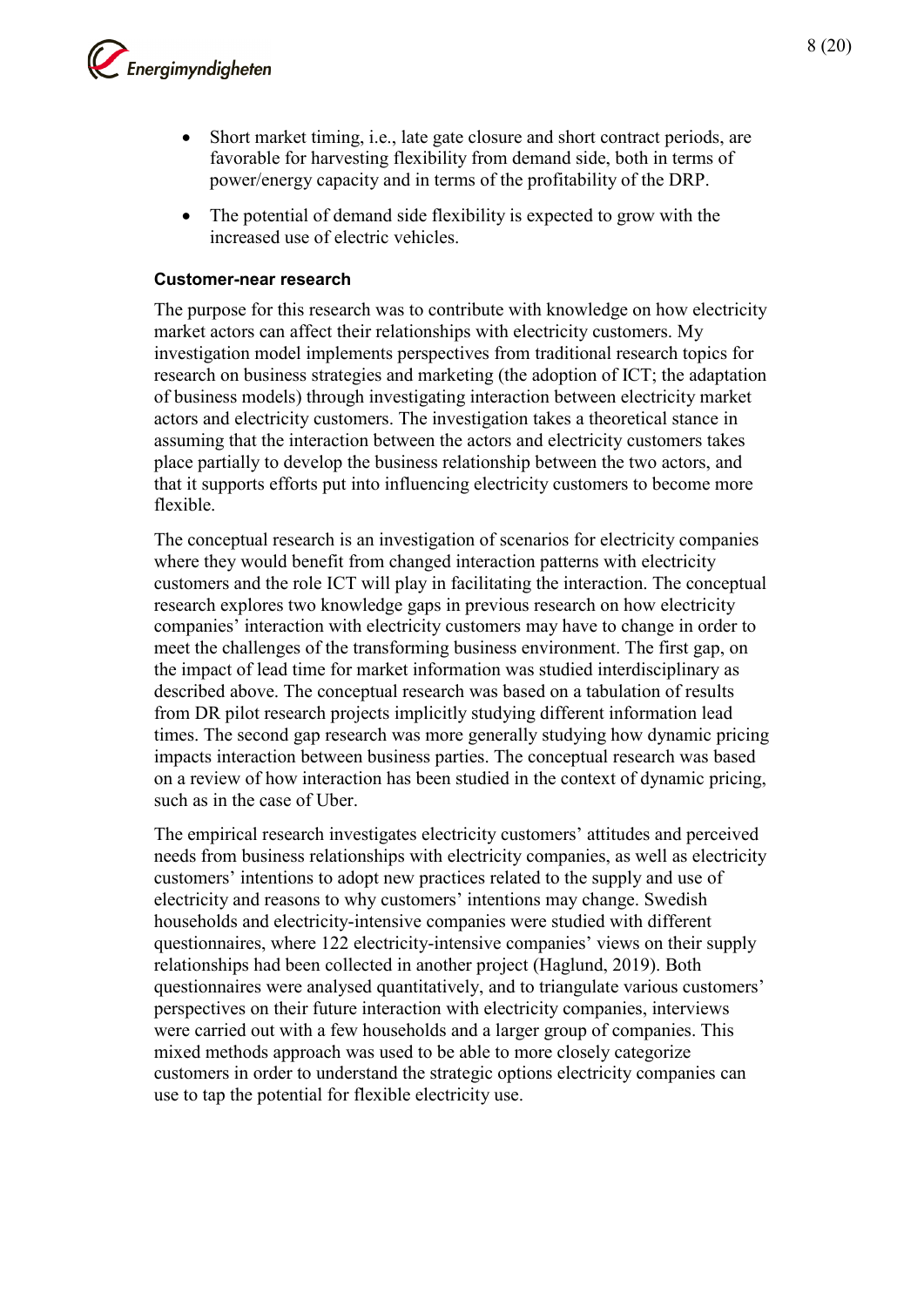Questionnaire responses, on the interaction for supply and use of electricity, from 283 households and 122 electricity-intensive companies were analysed to describe electricity customers' views on their relationships with electricity market actors. Furthermore, to understand the customers' intentions to cooperate with the actors and expectations on their future electricity use, 5 households and 55 companies were interviewed.

The investigation proposes the following conclusions:

- The first conclusion is that electricity market actors may have a challenge in managing the future interaction with customers that have very different ideas on how their flexible electricity use will be tapped. With households and electricity-intensive firms, being the extremes among customers, the management of the interaction between the two types is not very different today, at least not in Sweden where smart meters are widely deployed. Furthermore the current management is not that different when compared to future scenarios for interaction where ICT is used by actors to automatically control loads. The main difference in future management of and interaction with customers will likely be based on the share of electricity use that is flexible, how available that share is, and to what price.
- Based on conceptual research, a more in-depth analysis of the scenarios for future interaction between electricity market actors and electricity customers is that short information lead times and increased dynamics in pricing require highly interdependent actors to generate higher shares of flexibility for each customer. The high interdependence comes from ICT and automation being implemented on a detailed level into the customer's everyday practices, as well as the actor being very reliant on frequent interaction to get the data required. To get the most out of customers' potential flexibility, actors may integrate with the customer's everyday practices through automated data transfers and control of specific loads. The ideally integrated customer, where the majority of electricity use is flexible and controllable for the external actor, is more likely to be a household or possibly a smaller company. This conclusion is mainly based on the high availability of loads such as electric heating, other thermostatically controlled loads, and electric vehicles.
- Based on the empirical research, the conclusion is that even though customers are very different, the interaction and service is not that different. Electricity market actors do not have a significant strategic role in the implementation of ICT for most customers, neither do they have much interaction with most customers, except for when explicitly demanded by the customer. The exception to the rule are the electricityintensive firms, or at least some of them, which already interact with electricity market actors on more complex energy services and sometimes even on flexible use of electricity (extrapolation to cases outside the empirical study). The interaction on more complex services seem to take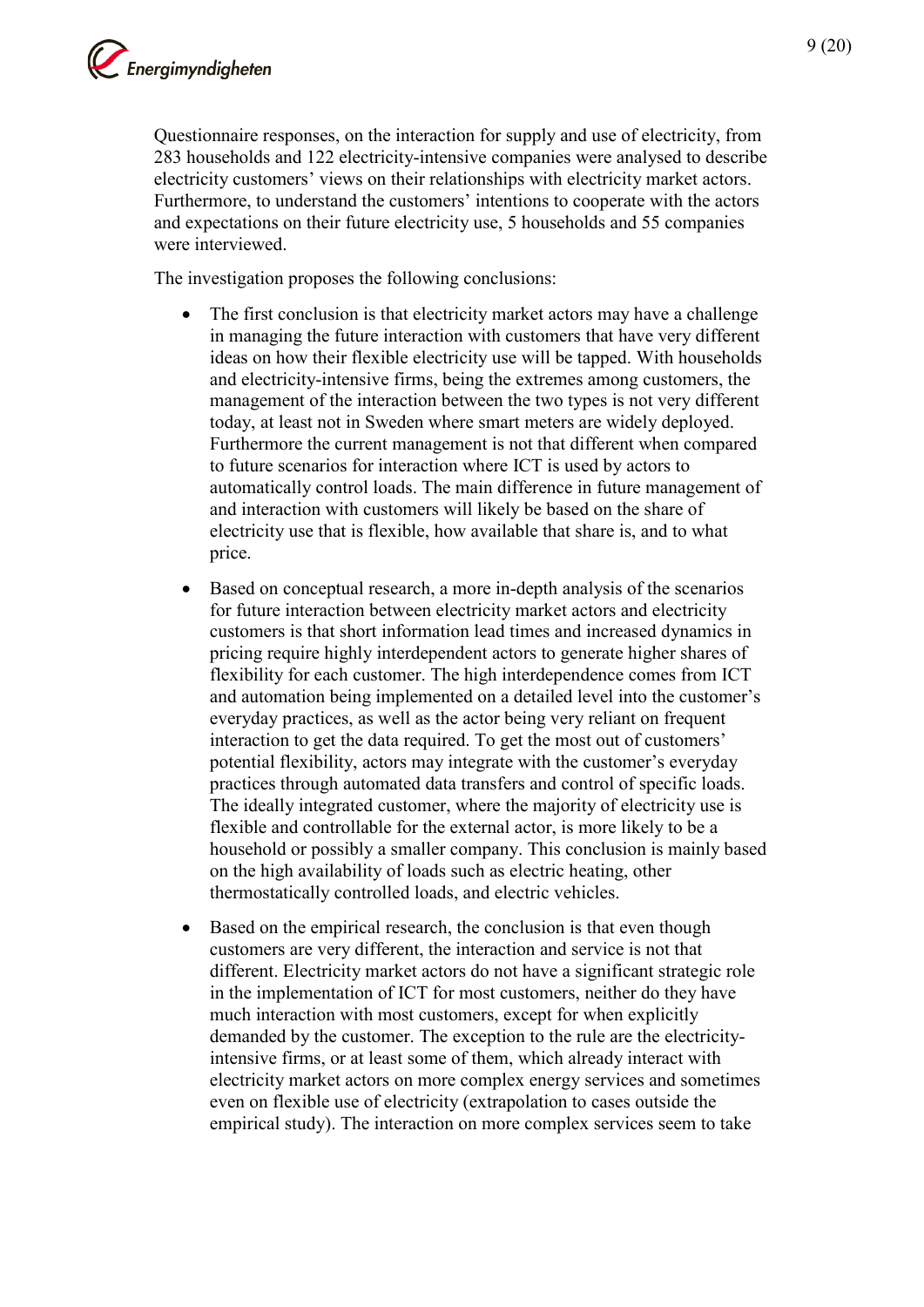place if trust has been developed between the parties. This trust could be developed rather quickly due to an interaction-intensive start to the business relationship to establish suitable price securing measures. However, since the need for flexible electricity use is low currently, these firms' current potential is most often not utilized. However, increasing use of more electricity-intensive companies' potential for flexibility is limited by their need for integrity in controlling major loads and flexibility to adapt to their own customers' demands.

• Other firms and households, however, may tolerate a higher degree of integration with electricity market actors through ICT. The actors could work with these customers to increase the frequency of interaction and offer ICT "gadgets" to integrate with specific appliances used in everyday practices. Based on the empirical research, households are mainly considering their electricity use during late afternoon and evening hours to be especially valuable, currently and not including a high share of electric vehicles. Furthermore, about 20-40 % (span based on multiple questions and non-responding households) of studied households considered not accepting automation of loads in their homes, if not receiving relevant information or any mandate to be able overrule the control.

## <span id="page-9-0"></span>**Diskussion**

It should be noted that the developed optimization and control problem formulations assume the DRP is a price-taker, i.e., the bid volume and price are not effecting the market-clearing. This assumption holds well for a relatively small market participant. The larger the market share of the DRP, however, the more the market clearing will be impacted by the DRP's decisions. This means that a DRP that offers flexibility in a profitable market would slowly take away its own business case by lowering the price incentives in that market with increasing market share.

One major challenge for aggregators is the trade-off between model accuracy and computational tractability. With aggregate load models, computational tractability is high, and the number of loads can be easily scaled up. This comes, however, at the cost of model accuracy.

Each type of load has unique properties that may limit its aggregate power or energy capacity offered to the market. For instance, electric vehicles are characterized by a high power rating of the charging station and battery, while the charging duration, vehicle availability, and energy capacity are rather limited. To overcome the shortcomings of specific loads, the combination of multiple types of loads may achieve beneficial portfolio effects.

Besides, the stacking of services can be extended to other ancillary service markets. In this project, the provision of multiple services for energy and reserve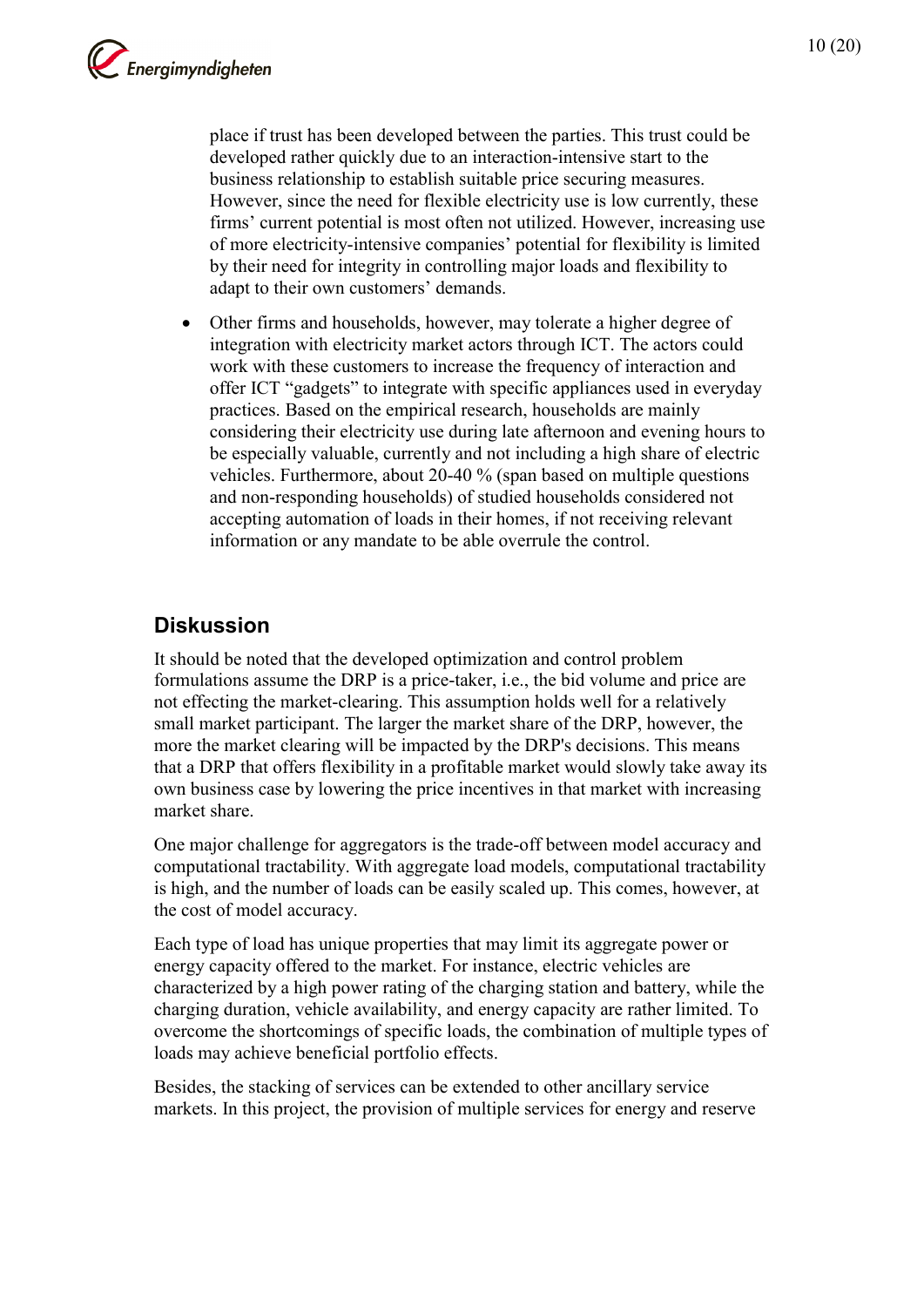

(FCR-N) markets is investigated. If the same capacity is bid into additional ancillary service markets, further revenue streams can be exploited.

#### **Customer-near research**

Future work may add to the research presented in this thesis by targeting how the implementation of ICT-"gadgets", with AI control and communication through the internet-of-things (IoT), affects electricity customers' perception of their use of the electricity system. The implementation of such gadgets along with more distributed and visible electricity production may affect the visibility of the electricity use and/or electricity system, and affect electricity customers' engagement in it. The further spread of customers turning into prosumers may add strategic options for electricity customers to engage in micro-grid investments. Improved and better packaged "gadgets" with AI control and IoT communication may allow communities of households and/or firms to share their own electricity production and flexible electricity use directly with each other, and reduce their dependence on electricity market actors. This would refer to a scenario where the actor has no strategic role in the implementation of the ICT, interacts with or serves the community, and has little interaction with the customers.

Another addition to the research on the future interaction between electricity market actors and electricity customers would be to study the benefits for actors specialized on certain types of customers. In the study it is assumed that an actor interacts and does business with both households and electricity-intensive firms, and all of the customer types in between. If instead approaching the challenge of interacting and developing the interaction with its customers, assuming that the actor focuses on a specific type of customer for its business model, the analysis and conclusions might be different.

## <span id="page-10-0"></span>**Publikationslista**

### **List of Journal Publications:**

[H1] L. Herre, J. L. Mathieu and L. Söder, "Impact of Market Timing on the Profit of a Risk-Averse Load Aggregator," IEEE Transactions on Power Systems, 2020.

This paper explores the impact of market timing on TCL aggregate power consumption and reserve capacity bids and quantifies trade-offs between market timing and flexibility. We first optimize the power consumption and reserve capacity offers at given lead times and contract periods, varying from 24 hours ahead to real-time. We then introduce uncertainty in prices and TCL availability, formulate a two-stage chance-constrained optimization problem of a risk-averse aggregator, implement it on a rolling horizon basis, and evaluate how the tradeoffs change. The results show that shorter lead times and contract periods positively impact TCL profit as well as flexibility if the prediction horizon is sufficiently long. The proposed method can be used by aggregators to decide on optimal bids and incentive payments to consumers to reward flexibility.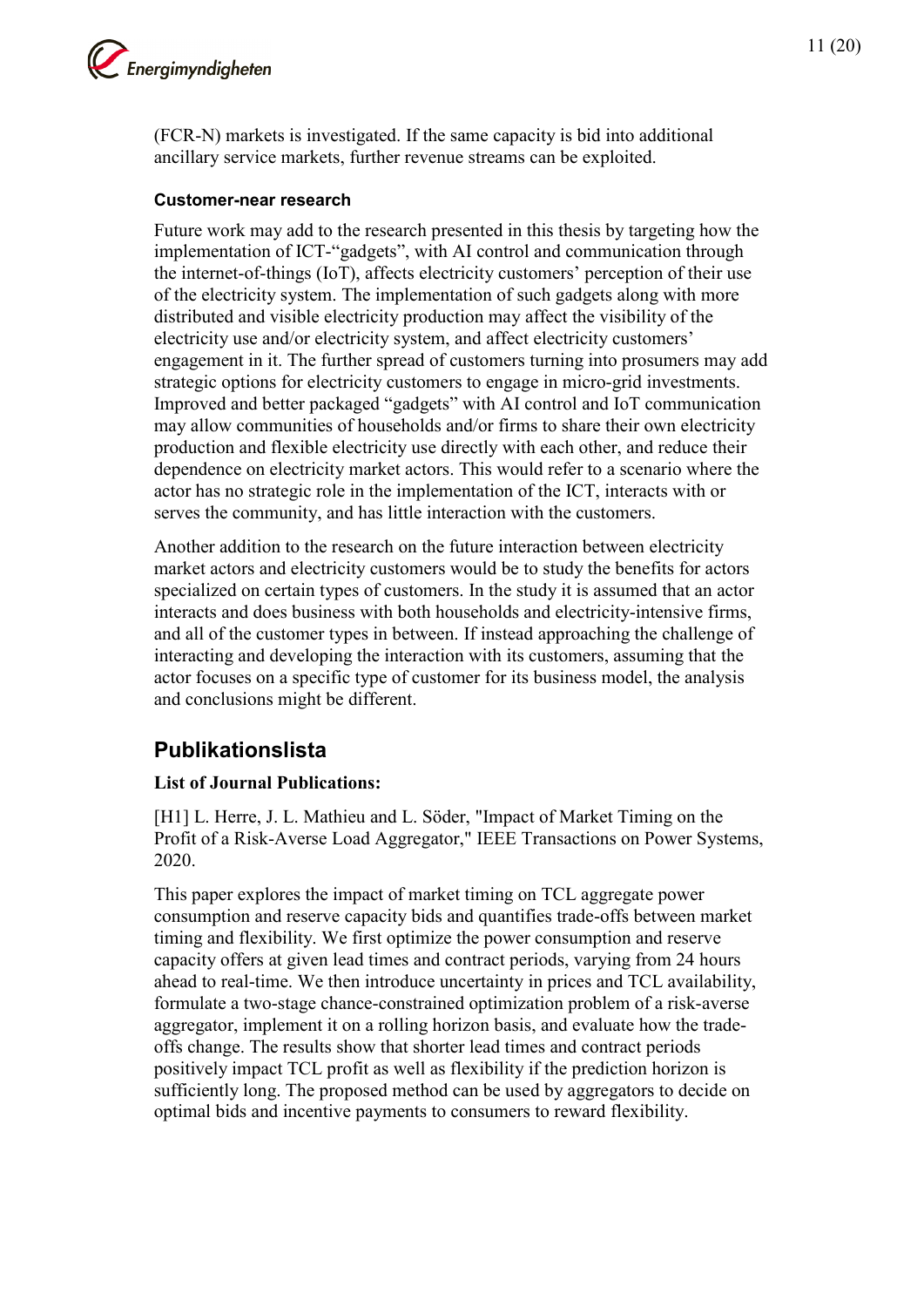

[H2] L. Herre, S. Kazemi and L. Söder, "Quantifying Flexibility of Load Aggregations: Impact of Communication Constraints on Reserve Capacity," IET Generation, Transmission & Distribution, 2020.

The quantity of reserves depends not only on the aggregate power capacity, but also on information and communication technology, exogenous parameters, and system operator requirements. Specifically, the practical limitations origin from (i) communication constraints, (ii) ambient temperature, and (iii) the dispatch time of the activation signal. This paper explores the impact of these parameters on the amount of reserves that an aggregator of TCLs can provide to the system operator based on centralized control of a TCL population. We propose a decision support tool that can be used by aggregators to decide on maximum dispatchable reserve bids. The method can accommodate the specific control algorithm and TCL population of an aggregator and is based on offline computation. It constitutes a powerful reserve bid library to be used when optimization tools become computationally intractable due to the increased number of decentralized flexible loads.

[H3] L. Herre, T. Matusevičius, J. Olauson and L. Söder, "Exploring Wind Power Prognosis Data on Nord Pool: The Case of Sweden and Denmark," IET Renewable Power Generation, 2019.

In this paper, I propose a methodology to verify public data with the example of wind power prognosis published by Nord Pool. I focus on Swedish data and identify a significant bias that increases over the forecast horizon. In order to explore the origin of this bias, they first compare against Danish forecast and then describe the underlying structure behind the submission processes of this data. Based on the balance settlement structure, I reveal that Swedish 'wind power prognoses' on Nord Pool are in fact rather wind production plans than technical forecasts. I conclude with the recommendation for improved communication and transparency with respect to the terminology of public data on Nord Pool. I stress the importance for the research community to check publicly available input data before further use. Furthermore, the root-mean-square error and the spatiotemporal correlation between the errors in the bidding areas at different horizons are presented. Even with this compromised data, a stronger correlation is identified in neighbouring areas.

[H4] I. Dimoulkas, P. Mazidi and L. Herre, "Neural networks for GEFCom2017 probabilistic load forecasting," International Journal of Forecasting, vol. 35, no. 4, pp. 1409-1423, 2019.

This report describes the forecasting model which was developed by team 4C for the global energy forecasting competition 2017 (GEFCom2017). The model is based on neural networks. Temperature scenarios obtained from historical data are used as inputs to the neural networks in order to create load scenarios, and these load scenarios are then transformed into quantiles. By using a feature selection approach that is based on a stepwise regression technique, a neural network based model is developed for each zone. Furthermore, a dynamic choice of the temperature scenarios is suggested. The feature selection and dynamic choice of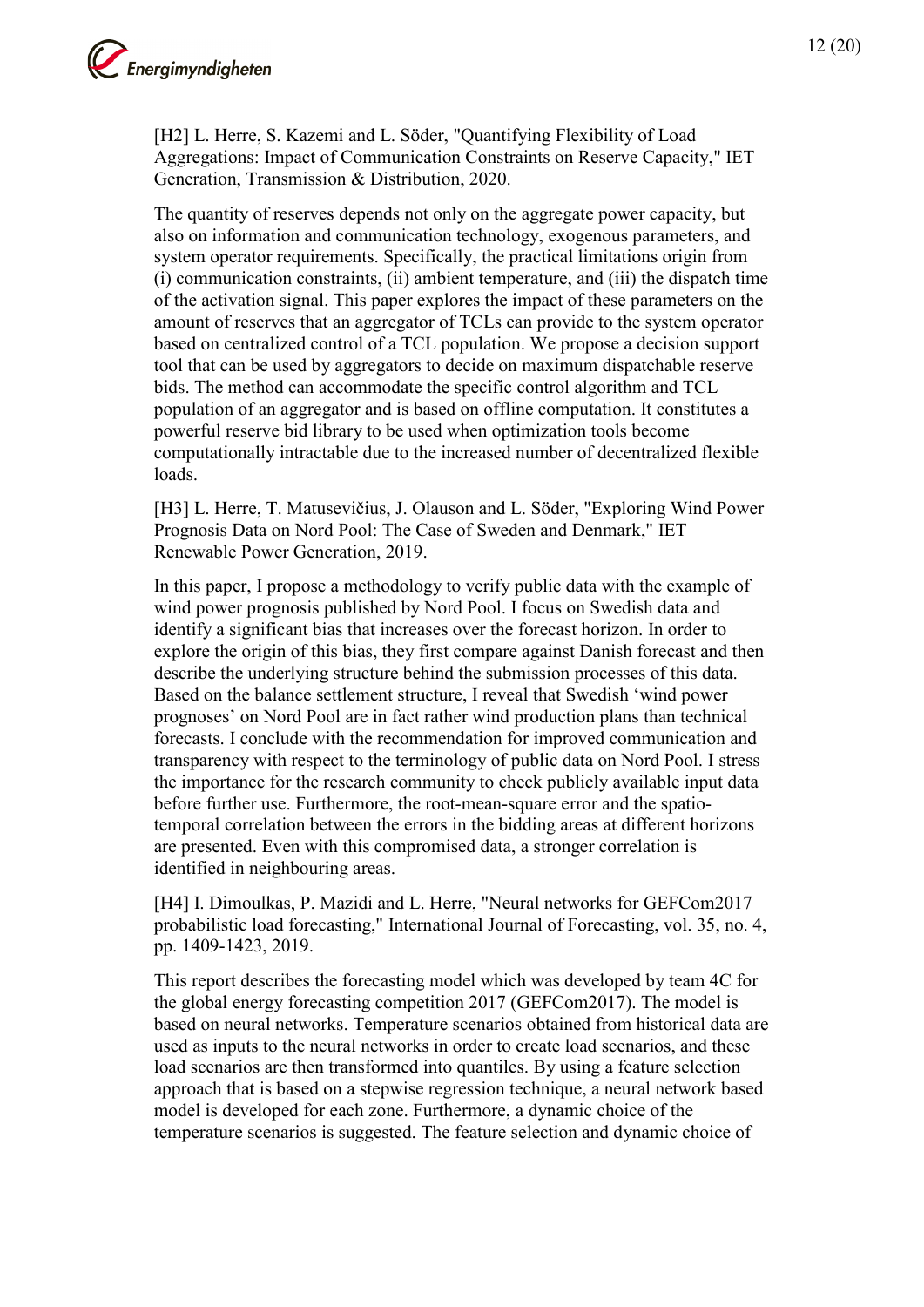

the temperature scenarios can improve the quantile scores considerably, resulting in very accurate forecasts among the top teams.

[H5] L. Herre, F. Tomasini, K. Paridari, L. Söder and L. Nordström, "Simplified Model of Integrated Paper Mill for Optimal Bidding in Energy and Reserve Markets," in Applied Energy, 2020.

In this work, the day-ahead cost minimization of a risk-averse pulp and paper mill is formulated as a two-stage stochastic problem, considering thermodynamic and electrical constraints. The bids in the energy and reserve markets are jointly optimized subject to price uncertainty as well as uncertainty of frequency realization. The results of a case study in Sweden display a significant economic benefit in exploiting the flexibility of integrated pulp and paper mills with electric boilers. The expected cost of the pulp and paper mill resulting from different strategies are compared and the risk-aversion of the pulp and paper mill is investigated. Reserve offers are mainly facilitated by fast-acting electric boilers and supported by flexibility in the steam network. We show that reserve offers can significantly improve the profitability of the pulp and paper mill.

[H6] L. Herre, B. Nourozi, M. R. Hesamzadeh, L. Söder and Q. Wang, "Provision of Multiple Services with Controllable Loads as Multi-Area Thermal Energy Storage," under review in IEEE Transactions on Power Systems.

Based on a performed survey of Swedish single- and two-family dwellings with electric heating, this paper quantifies the potential of TCLs to provide reserves to the power system in Sweden. To this end, dwellings with heat pumps and direct electric heaters are modeled as thermal energy storage equivalents that can be included in a linear two-stage problem formulation. We approach the operational flexibility of the TCLs by modeling a risk-averse aggregator that controls decentralized TCLs and aims to maximize its own profit. The results show a potential of 2 GW/0.1 Hz averaged over a year, and up to 6.4 GW/0.1 Hz peak capacity.

[K1] T. Kovala, F. Wallin, and A. Hallin, "Factors influencing industrial excess heat collaborations", Energy Procedia, vol. 88, pp. 595-599, 2016.

Analysing factors leading to successful collaboration between industrial companies and district heating companies. The analysis was based on data from 25 qualitative interviews and a quantitative survey including 87 companies involved in industrial excess heat collaborations. The data was collected by students in a project course. Factors important for a working collaboration were: the economic incentive for the main investor, interest in improving the environmental and local profile from both collaborators, and transparency in the continuous interaction between the collaborators.

[K2] L. Haglund, T. Kovala, and C. Lindh, "Managing complexity through business relationships: the case of the Swedish electricity market", Int. J. Management and Decision Making, vol. 18, no. 2, pp. 209–227, 2019.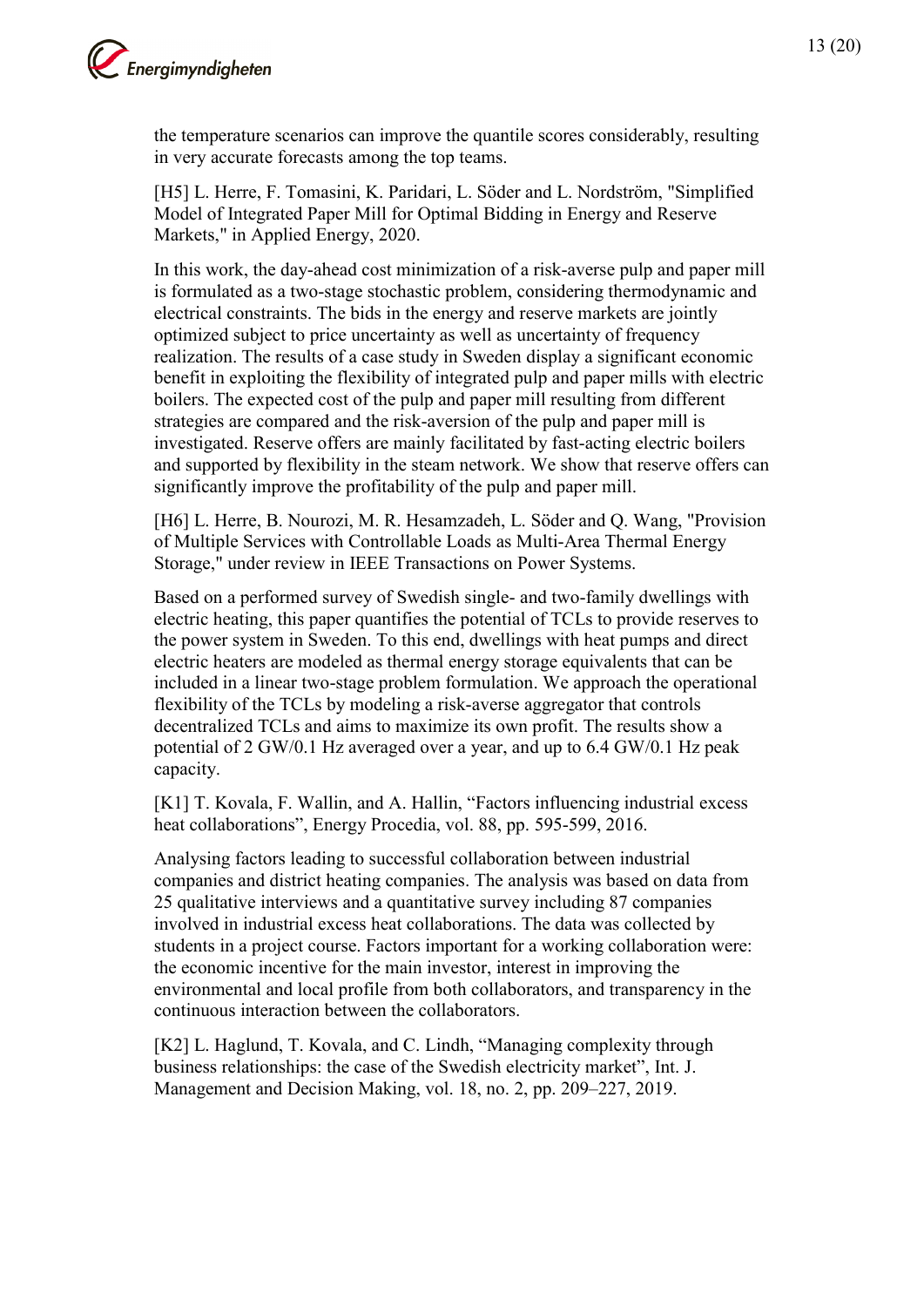In the industrial market, electricity is an essential resource for production, as a stop in its flow may cause expensive production loss and thus tremendous cost. This strong resource dependence and the inevitable competition that comes with deregulation of the market, makes the electricity business complex and relationships of long-term orientation to form. To study such relationships, a mixed method is applied to provide contextual knowledge: by four interviews and a descriptive model and a structural model with three hypotheses developed ( $n =$ 122). Managers of products that may seem simple and traded in a market where low cost prevails should think again - stable relationships are a necessity for rational decisions also in this case, particularly since interdependence is influential.

[K3] L. Herre, T. Kovala, L. Söder, and C. Lindh, "Flexibility Now or Later – Impact of Market Timing on Social Welfare of Flexible Customers", Manuscript prepared prel. for Energy Policy, 2020.

Demand side management enables flexible electricity consumers to participate in system services that contribute to enhanced integration of renewable energy sources. The specific market timing, pricing scheme and demand response program decide in which way consumers receive and react to incentives. Aside from pricing, several other parameters were found to greatly influence consumer response. Here, the impact of lead time on the flexibility of consumers is investigated and its impact on social welfare is estimated. The price elasticity of consumers can vary in different ways depending on the lead time. Consequently, the time when the price is broadcast would impact the response and the social welfare. We summarize projects and literature on consumer elasticity and conduct a simulation study, where the aggregated demand is updated with statistically improved forecasts at several instances. The results show the importance of lead time for demand side management. We find that the difference between stated and measured elasticity results in a demand flexibility gap and quantify this in terms of social welfare. We conclude that lead time should be considered in electricity market design, e.g., in consecutive ahead markets in order to tap the full potential of flexibility from the demand side.

[K4] T. Kovala, "Dependence on a dynamically priced necessity", Manuscript being prepared, 2020.

Information flowing into the hands of customers, is one way to look at dynamic pricing, but it may also provide opportunities for the actors to communicate and share data more interactively, such as exemplified by Uber for transportation services. Especially if you could utilize dynamic pricing together with IoT, data sharing could be triggered in either direction, automatically, based on actions motivating it. However, allowing continuous IoT communication with customers' appliances or automated control of the appliances through IoT "gadgets" is what would be considered an act of high integration of ICT in a business relationship, which is also associated with issues for integrity.

[K5] T. Kovala, "Change of management into Demand Response", Manuscript being prepared, 2020.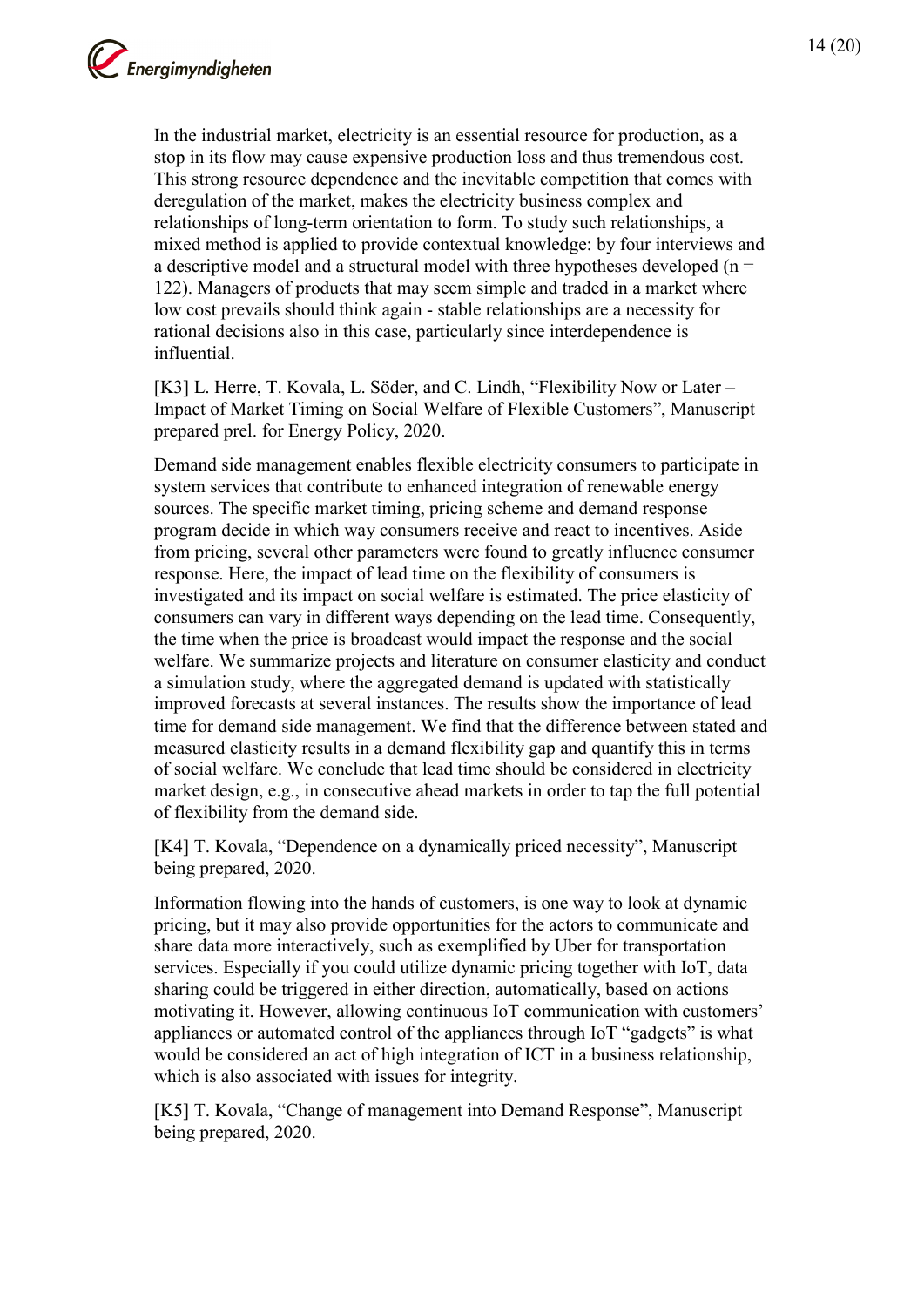15 (20)

Results from this questionnaire show that households perceive that they take responsibility for how they consume electricity, but they have limited possibilities to actually affect what they get to pay. Whether or not they have great opportunities to consume electricity in a flexible manner, they are seldom incentivised or encouraged enough to act in that way, but if electricity prices temporarily became extremely high, many households would consider using electricity more flexibly even without the help of automation. Many households though would currently refuse automated control of any appliance, even electric heating.

[K6] T. Kovala and F. Wallin, "Money is not the issue: critical voices from Swedish electricity users on demand response", Manuscript being prepared, 2021.

For electricity market actors' to analyse their strategic options on the future electricity market, understanding electricity customers' expectations on electricity use and interaction is important. The study analyses qualitative interviews with 5 households and 55 companies. The interviews sprung from questions on differences expected in their everyday business/living within 10 years, with focus on energy use.

### **List of Conference Publications:**

[H7] L. Herre, "Impact of Imbalance Settlement System Design on Risk-Averse Energy Storage," (in 17th International Conference on European Energy Market, 2020, pp. 1-6.

In this paper, the bidding strategy of a balance responsible party under different imbalance settlement system designs is modeled. Furthermore, the risk-aversion of a balance responsible party managing an energy storage system and the impact on its profitability is studied.

[H8] A. Khodadadi, L. Herre, P. Shinde, R. Eriksson, L. Söder and M. Amelin, "Nordic Balancing Markets: Overview of Market Rules," in 17th International Conference on European Energy Market, 2020, pp. 1-6.

In this paper, we conduct a thorough literature review on Nordic balancing markets and summarize the market rules and requirements. This review can help operators and modelers to better represent the Nordic power system.

[H9] L. Herre, "Risk-Averse Aggregator of Controllable Loads as Virtual Battery Providing Multiple Services," in 17th International Conference on European Energy Market, 2020, pp. 1-6.

In this paper, the day-ahead profit maximization of a risk-averse virtual battery operator providing multiple services is formulated as a MILP. The impact of different battery design parameters on the reserve provision and overall profitability is investigated. We show that power capacity has the highest impact on the profitability and reserve provision of the virtual battery, followed by energy capacity and grid connection limits.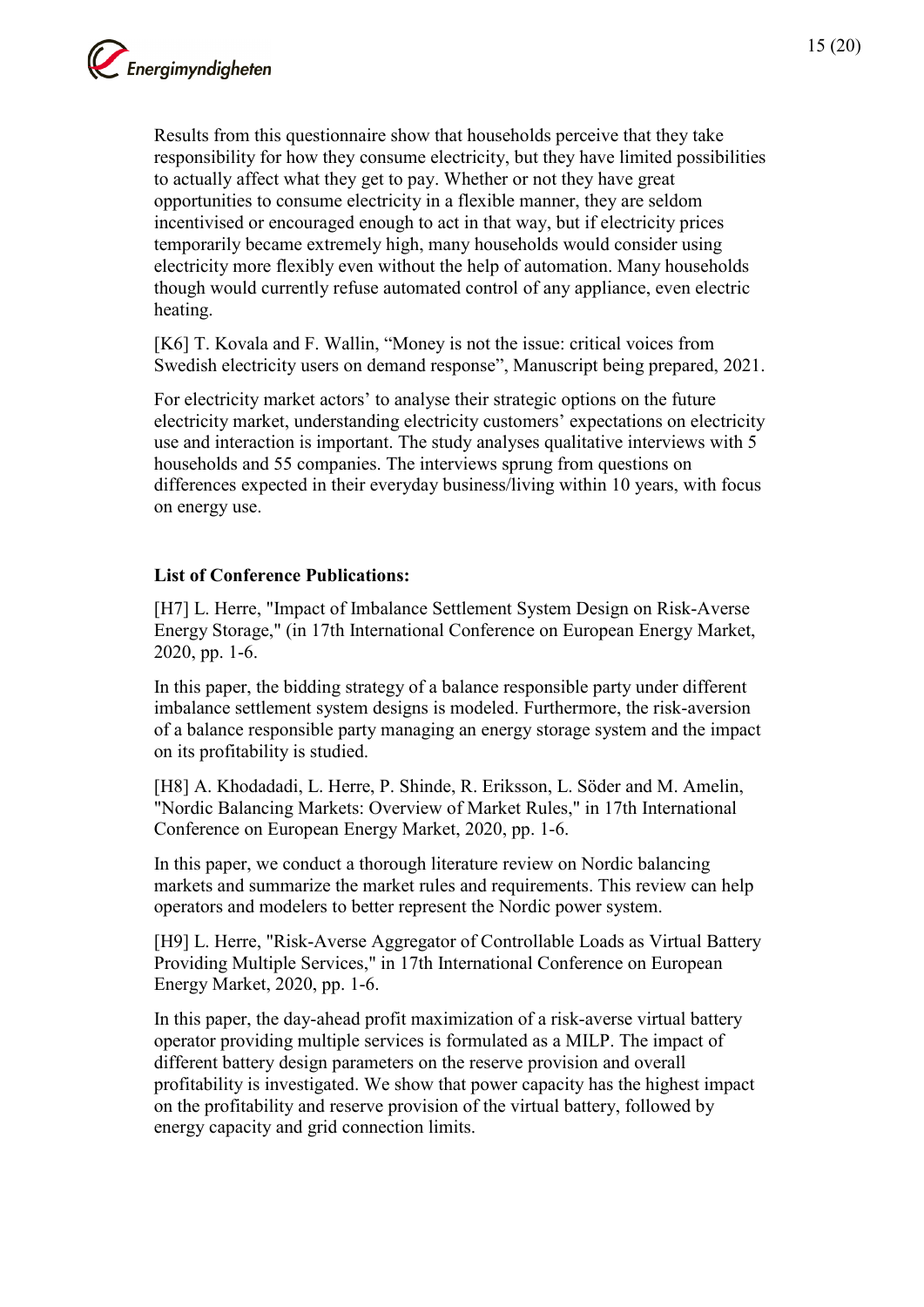

[H10] L. Herre, F. Tomasini and K. Paridari, "Optimal Day-Ahead Bidding of a Risk-Averse Pulp and Paper Mill in the Energy and Reserve Market," in 16th International Conference on European Energy Market, 2019, pp. 1-5.

In this work, the day-ahead cost minimization of a risk-averse pulp and paper mill (PPM) is formulated as a two-stage stochastic problem, considering thermodynamic and electrical constraints of the PPM. The bids in the energy and reserve markets are optimized subject to price uncertainty. The results of a case study in Sweden display a significant economic benefit in exploiting the flexibility of PPM. The expected cost of the pulp and paper mill resulting from different strategies are compared and the risk adversity of the PPM is investigated. We show that reserve

[H11] L. Herre, J. Dalton and L. Söder, "Optimal Day-Ahead Energy and Reserve Bidding Strategy of a Risk-Averse Electric Vehicle Aggregator in the Nordic Market," in 13th IEEE PowerTech 2019, 23-27 June, Milano, Italy, 2019.

Electric vehicles (EV) can be considered as energy storage with availability, energy and capacity constraints that can provide flexibility to the power system in the form of balancing products when aggregated. In this paper, we develop a twostage stochastic optimization problem that maximizes the profit of a risk-averse EV aggregator for bids on the day ahead in both energy and Frequency Containment Reserve (FCR) markets. Unidirectional charging is examined, while we take into account uncertainty from prices and vehicle availability. Case studies are carried out in different Nordic bidding areas based on historical EV charging data. We identify a strong temporal alignment of EV availability and high FCR-N prices. Results show that consumption is shifted largely towards early hours of the morning. When compared to a reference cost of charging case, up to 50% of the cost of charging can be recovered in Norway, and 100% in Sweden.

[H12] I. Dimoulkas, L. Herre, E. Nycander and M. Amelin, "A hybrid model based on symbolic regression and neural networks for electricity load forecasting," in International Conference on the European Energy Market, EEM, 2018.

This paper proposes a hybrid model for electricity load forecasting. Symbolic regression is initially used to automatically create a regression model of the load. Then the explanatory variables and their transformations that have been selected in the model are used as input in an artificial neural network that is trained to predict the electricity load at the output. Therefore symbolic regression operates as a feature selection creation method and forecasting is done by the artificial neural network. The proposed hybrid model has been successfully used in an electricity load forecasting competition.

[H13] J. Dalton, L. Herre and L. Söder, "Exploring the Business Case of a Risk-Averse Electric Vehicle Aggregator in the Nordic Market," in 2nd E-Mobility Power System Integration Symposium, 2018.

In this paper, we use first hand data of a real EV fleet of Tesla vehicles and their historical driving patterns to develop a two-stage stochastic optimization problem.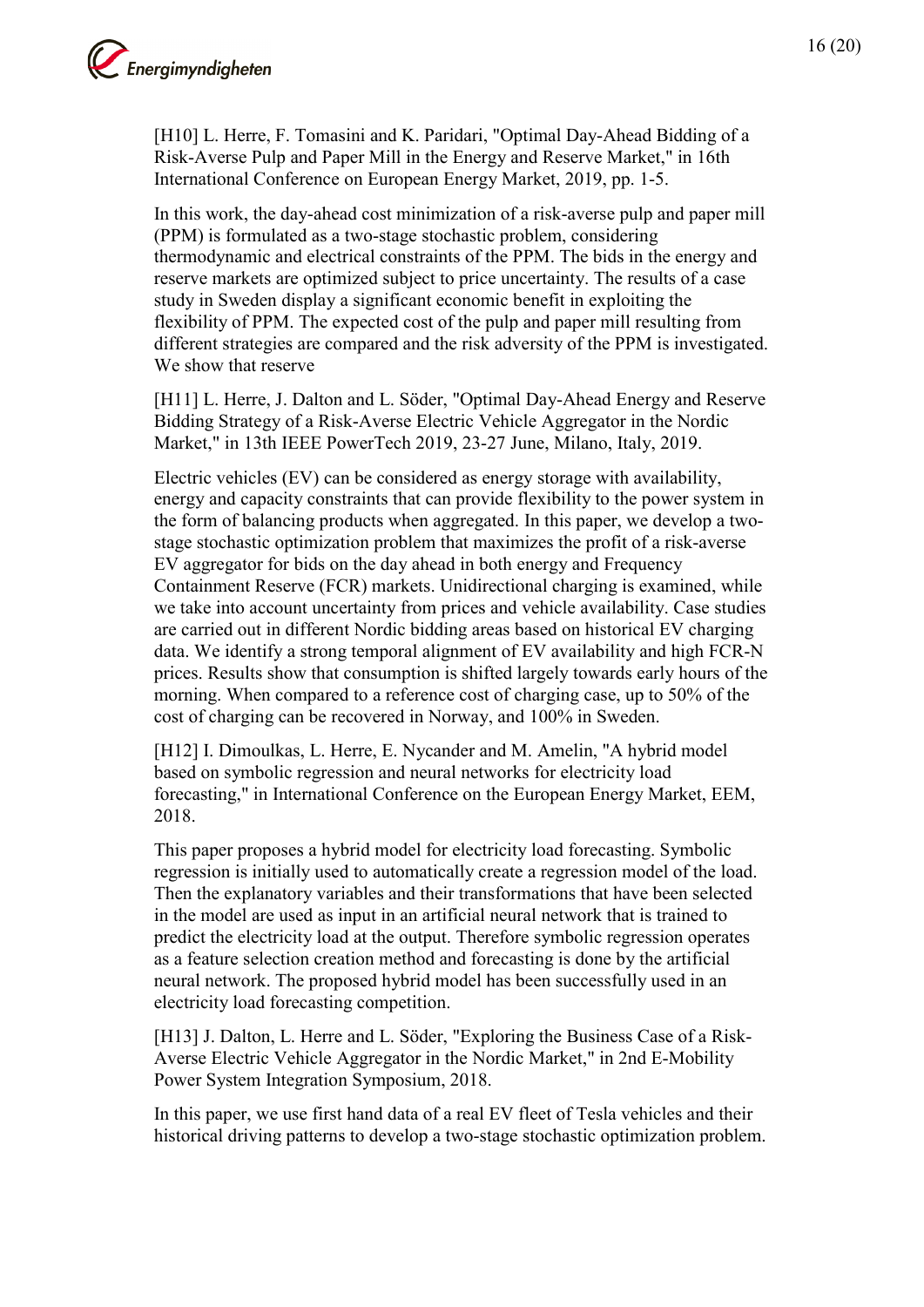This model maximizes the profit of a risk-averse EV aggregator that aims to place optimal bids on the day ahead in both energy and Frequency Containment Reserve (FCR) markets. Only uni-directional charging is examined, while we take into account uncertainty from prices and vehicle utilization. Case studies are carried out modelling individual vehicle driving behavior in different Nordic price areas in both winter and summer. We identify a strong alignment of EV availability and periods of high FCR prices. Results show that consumption is shifted largely towards early hours of the morning. When compared to a reference "cost of charging case", up to 50% of the cost of charging can be covered in Norway, while the entire cost is met in Sweden.

[H14] L. Herre, L. Söder and J. L. Mathieu, "The Flexibility of Thermostatically Controlled Loads as a Function of Price Notice Time," in 2018 Power Systems Computation Conference (PSCC), 2018.

This paper explores the impact of energy/AS price notice time, i.e. the time between when the price is announced and when it takes effect, on the TCL energy consumption and AS capacity bids, and quantifies trade-offs between notice time and flexibility. We first optimize the energy consumption and AS capacity offers at a given notice time, varied from 24 hours ahead to real-time. We then introduce uncertainty in TCL availability, formulate the stochastic optimization problem, and evaluate how the trade-offs change. We find that price notice time impacts TCL profits, but does not significantly affect the total AS capacity offered over the day. However, AS capacity offers are impacted by uncertainty, which is likely to increase with notice time.

[H15] I. Dimoulkas, P. Mazidi and L. Herre, "EEM 2017 Forecast Competition: Wind power generation prediction using autoregressive models," in European Energy Market (EEM), 2017 14th International Conference on the, 2017.

In this paper, we propose an autoregressive (AR) model that can be used as a benchmark model to validate and rank different forecasting models and their accuracy. The presented paper was developed within the scope of the European energy market (EEM) 2017 wind power forecasting competition.

[H16] L. Herre and L. Söder, "Enhancing market access of demand response through generation forecast updates," in 2017 IEEE Manchester PowerTech, 2017.

This paper presents a market model of demand response that enhances an efficient use of flexible consumers by hourly updates. The consequences of flexible electricity consumers are studied in a Real Time Pricing model with continuous forecast updates, where elasticity is subject to notice time. A case study is presented using data from Sweden. We conclude that current demand response programs are not optimally designed to integrate consumer flexibility that changes with the notice time.

[H17] L. Herre, T. Matusevičius and L. Söder, "Swedish Wind Power Forecasts: Procedure, Error Distribution and Spacio-Temporal Correlation," in 16th International Workshop on Large-Scale Integration of Wind Power into Power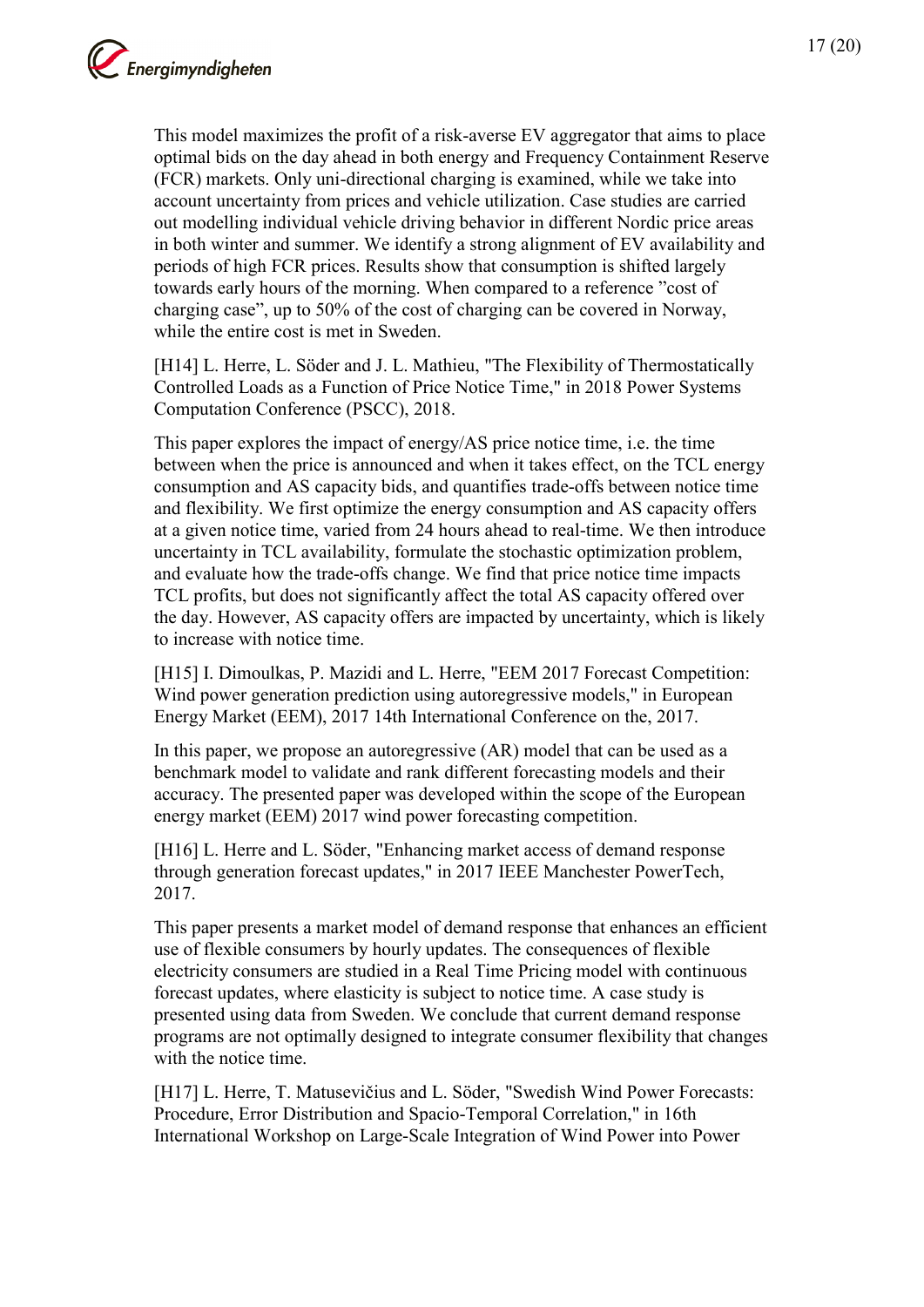

Systems as well as on Transmission Networks for Offshore Wind Power Plants, 2017.

In this paper, Swedish wind power forecast accuracy over the forecast horizon is analyzed and compared among different bidding zones. The root-mean-square error trajectory over the horizon is shown for Sweden and its individual bidding areas. In addition, a significant systematic wind power under-prediction is identified and discussed. The paper continues to analyze the wind power forecast error distribution with respect to the horizon. Furthermore, the spacio-temporal correlation between the errors at different horizons and bidding areas is presented. As expected, a stronger correlation between the forecast errors is identified in neighboring areas.

[H18] L. Herre, T. Kovala, L. Söder and C. Papahristodoulou, "A Study on the Flexibility of Electricity Consumers for the Swedish Context: Modelling, Quantification and Analysis of Notice Time," in Swedish Association for Energy Economics conference, 2016.

In this paper, the impact of notice time on the flexibility of consumers is investigated. We summarize projects and literature on consumer elasticity and conduct a simulation study. The results show the significance of notice time dependent elasticity of consumers on power balancing in forward markets.

[H20] L. Herre and L. Söder, "On the flexibility of electricity consumers: Introducing notice time," in 13th International Conference on the European Energy Market (EEM), 2016, pp. 1-5.

This paper presents a review of existing demand response programs and reflects on consumers' flexibility with respect to notice time. While some schemes include fixed notification schedules, others allow for variable notice time, or even continuous updating. In this paper, the consequences of notice time and update intervals on flexible electricity consumers are studied in Demand Bidding model with continuous forecast updates.

[K7] Wallin, F., Torstensson, D., Kovala, T., & Sandberg, A. 2016. "Using an energy intervention framework to evaluate enduser willingness to participate in demand response activities", 2016 IEEE Power and Energy Society General Meeting, 17-21 July 2016, Boston, MA, USA.

This paper describes the results from implementing an energy intervention framework, a novel method to evaluate consumers' willingness to participate in demand-response actions. An energy intervention scenario encouraged consumers to change consumption behaviour during peak hours in December. Consumers' participation was measured through a web-based survey as well as using smart meter data. The study included 528 consumers divided into three groups: i) participation with economic compensation; ii) participation without economic compensation; and iii) control group. In total 106 households responded to the survey, 53 stated that they actively took part in the energy intervention. When analysing smart meter data it was evident that the groups that had received the intervention and confirmed their participation had lowered the load compared to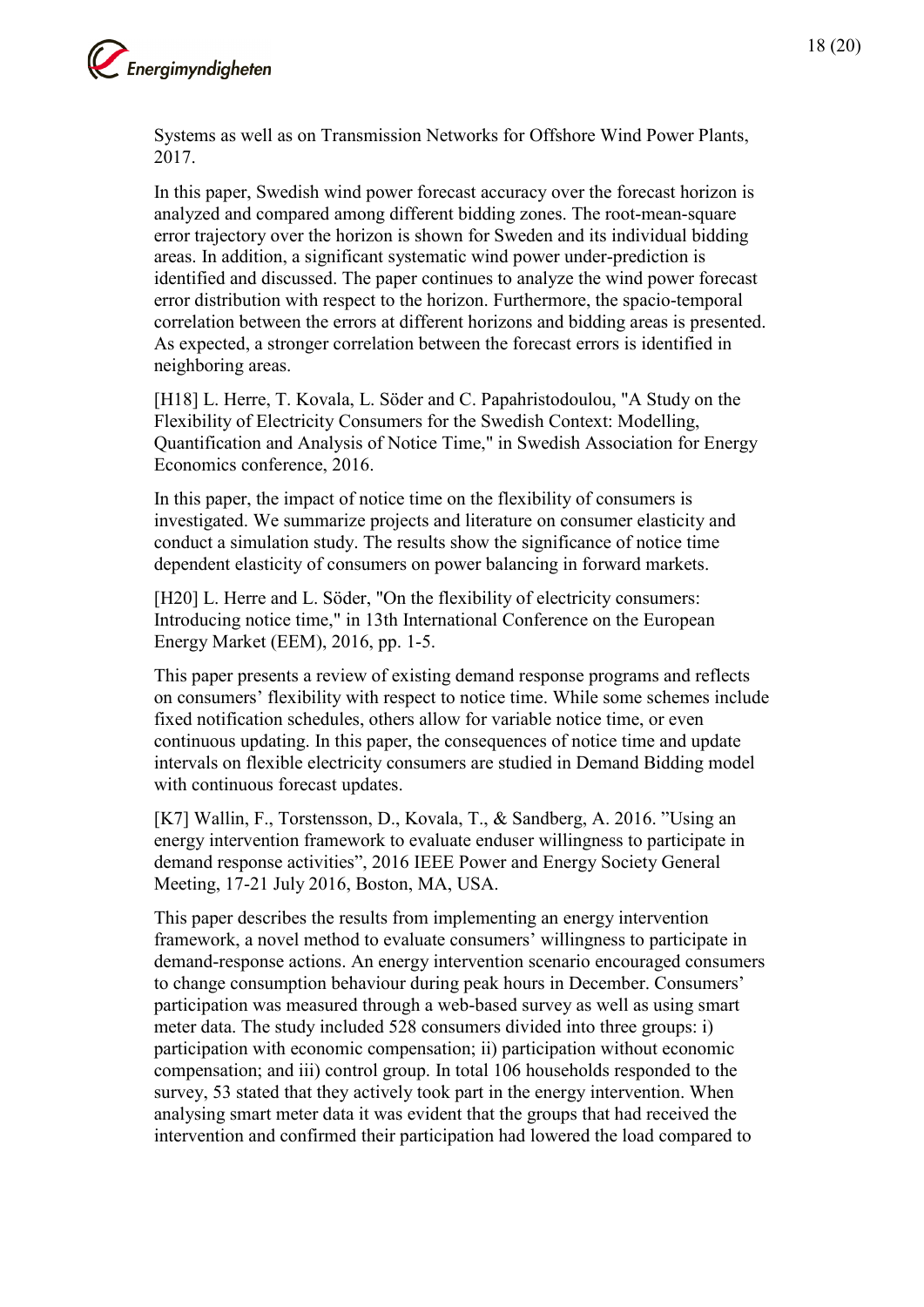the control group by 19%. The monetary incentive did not have a positive effect on either participation rate or reduced consumption. None of the participants claimed the economic compensation.

[K8] Kovala, T. (2016) "Deciding about electricity usage: A thesis on market incentives to steal focus from electricity consumers", presented at PhD Workshop at the 4th Scandinavian Conference on Industrial Engineering and Management (ScAIEM), 28-30 November 2016, Luleå, Sweden.

In this thesis proposal presented at the PhD Workshop, the purpose presented was to analyse the ways residential electricity consumer-behaviour can be changed, depending on the setup of the Demand Response program implemented in the electricity market, and in turn predict the potential flexibility of consumers in Swedish electricity system context. The analysis was supposed to contribute to the development of consumer behaviour research for markets connected to infrastructural systems, with its focus on market setup parameters beyond market price, specifically incorporating multiple aspects of time.

#### **Theses:**

[H21] L. Herre, "Demand Flexibility for the Simultaneous Provision of Multiple Services - Tapping the Potential of Controllable Electric Loads for Frequency Reserves and Energy Arbitrage," Doctoral thesis, Stockholm, Sweden: KTH Royal Institute of Technology, TRITA-EECS-AVL-2020:35, ISBN: 978-91-7873- 569-3, 2020.

Conclusions described in the result section above.

[K9] T. Kovala, "Including or integrating customers – a study of how interaction with electricity customers may change in a future renewable electricity system", Doctoral thesis, Västerås, Sweden: MDH Mälardalen University, Manuscript being prepared for defense in 2021.

Current conclusions described in the result section above.

### <span id="page-18-0"></span>**Referenser, källor**

L. Haglund, "Affärsrelationer på den svenska elmarknaden", Licentiate thesis, Västerås, Sweden, MDH Mälardalen University.

## <span id="page-18-1"></span>**Bilagor**

Administrativ bilaga.

[K1, K2, K7, H18] are appended to this document.

[K8] is fully available on [http://mdh.diva-portal.org/.](http://mdh.diva-portal.org/) [H1-H17, H19-H21] are fully available on [https://kth.diva-portal.org/.](https://kth.diva-portal.org/) [K3-K6] manuscripts are still being prepared. [K9] thesis manuscript is still being prepared and will after the defence be available on<http://mdh.diva-portal.org/>